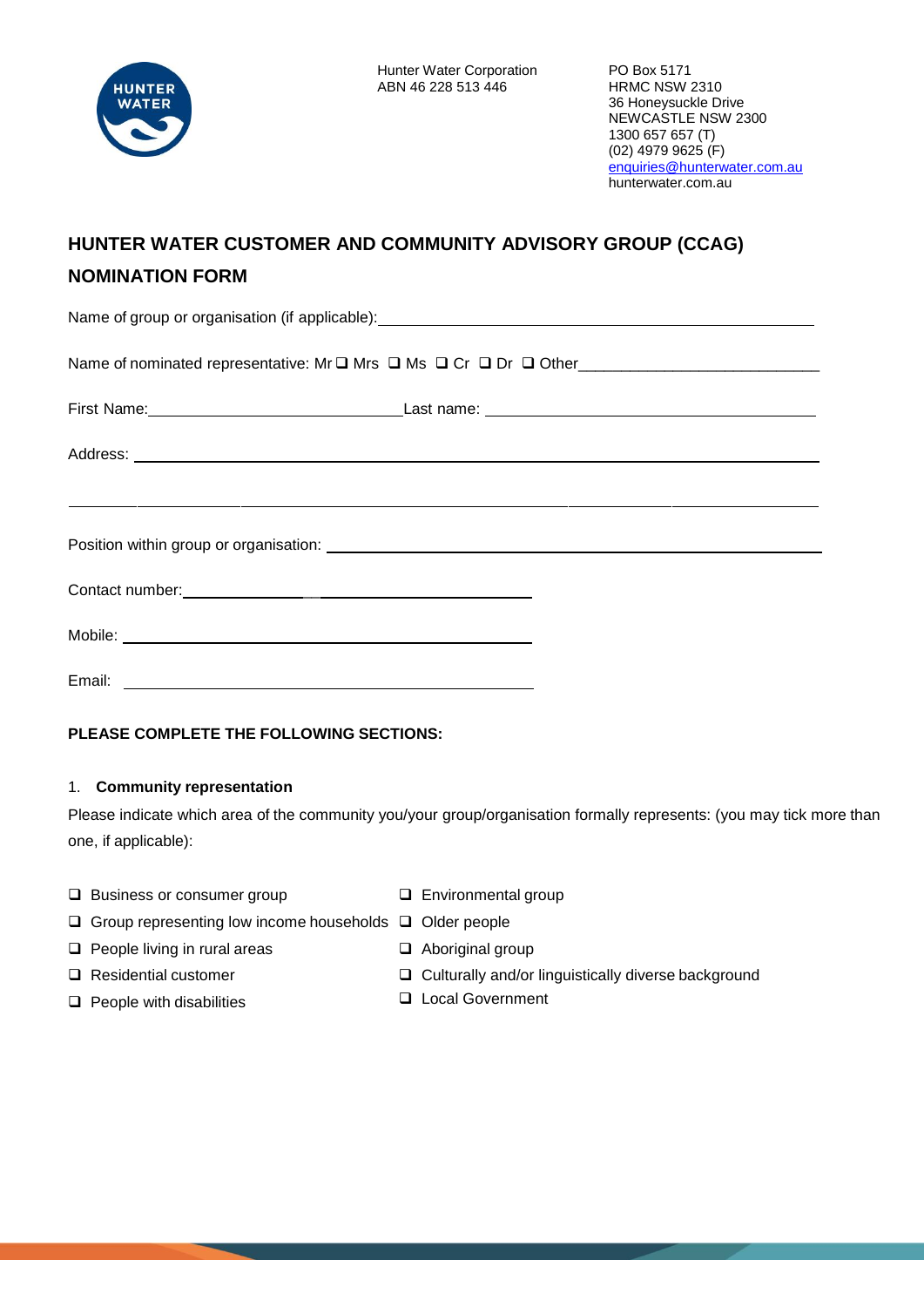## 2. **Gathering input**

If selected, how would you gather information from your local community / group in order to provide feedback to the CCAG on their behalf?

### **3. Keeping the community informed**

If selected, how would you provide information to your local community / group? eg do you have communications methods available (newsletters, group meetings, website etc) to enable you to disseminate information?

# **4. Support for your application**

You are encouraged to provide further information or comments to support your application. This will be important for Hunter Water to form the basis for selecting members. For example, state why you would like to join the CCAG, outline how you are willing to contribute, or include details of areas of expertise or previous community involvement to support your nomination.